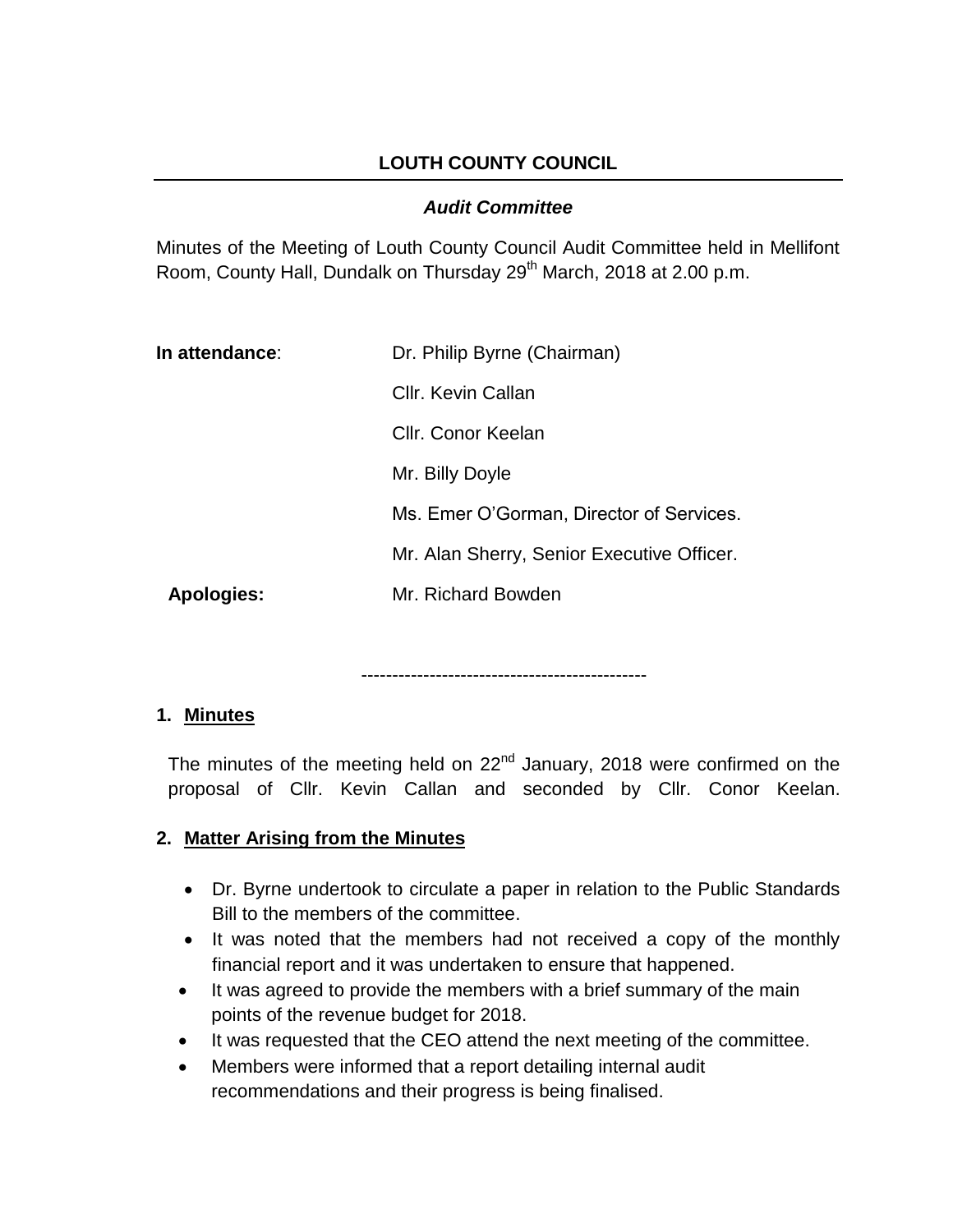# **3. Conflicts of Interest**

The Chairman, Dr. Philip Byrne offered the members an opportunity to raise at this point any matters where they felt there would be a conflict of interest in regard to items listed on the agenda. There were no conflicts noted.

#### **4. Absence Management Internal Audit Report**

Jonathan Buick of ASM highlighted the main points of the report and answered questions from the members. The Chair requested that all future reports should address value for money and their relationship to the risk register. The committee noted the report.

### **5. Motor Tax Processing Internal Audit Report**

Jonathan Buick of ASM highlighted the main points of the report and answered questions from the members. The committee noted the report.

#### **6. Audit Reports Update**

The committee noted the report circulated by ASM

#### **7. Risk Register**

Emer O'Gorman, Director of Services gave a presentation to the members in relation to her directorate and answered questions from the members. It was suggested by the members that any future presentations should follow the same format.

The members requested a list of all companies that the Council has a financial interest in or are directors of.

# **8. AOB**

It was agreed to hold the next meeting on Monday, 28<sup>th</sup> May at 2.00 pm.

That concluded the business of the meeting.